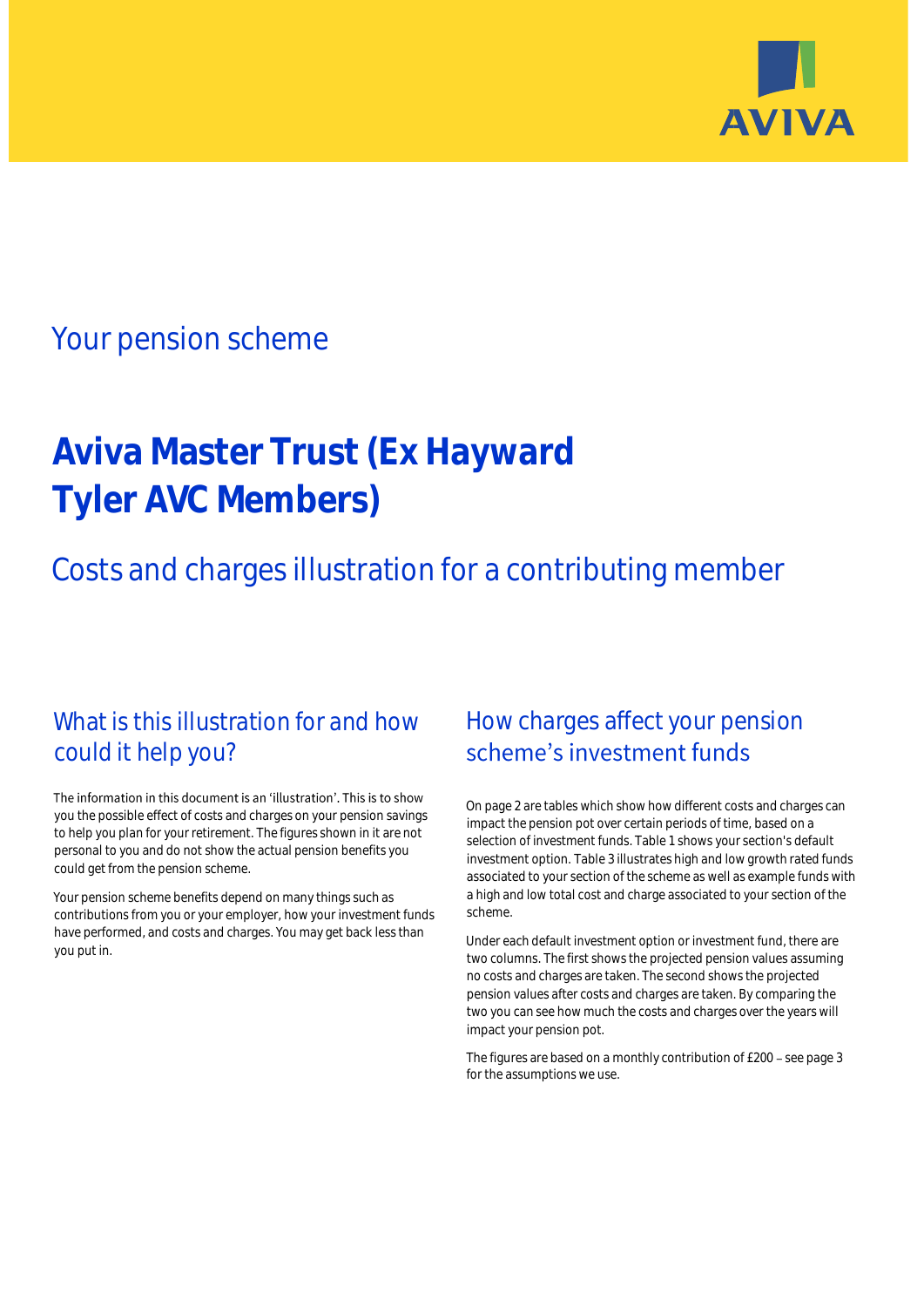| Illustration of effect of costs and charges on the Default Investment Option in<br><b>Aviva Master Trust (Ex Hayward Tyler AVC Members)</b> |                                                                           |                                    |  |  |  |
|---------------------------------------------------------------------------------------------------------------------------------------------|---------------------------------------------------------------------------|------------------------------------|--|--|--|
|                                                                                                                                             | <b>My Future</b>                                                          |                                    |  |  |  |
|                                                                                                                                             | Assumed growth rate 3.2% (p.a.)<br>Assumed costs and charges 0.56% (p.a.) |                                    |  |  |  |
|                                                                                                                                             |                                                                           |                                    |  |  |  |
| At end of year                                                                                                                              | Projected value assuming no                                               | <b>Projected value after costs</b> |  |  |  |
|                                                                                                                                             | costs and charges are taken                                               | and charges are taken              |  |  |  |
| $\mathbf{1}$                                                                                                                                | £2,390                                                                    | £2,380                             |  |  |  |
| $\overline{2}$                                                                                                                              | £4,800                                                                    | £4,770                             |  |  |  |
| 3                                                                                                                                           | £7,240                                                                    | £7,170                             |  |  |  |
| 4                                                                                                                                           | £9,700                                                                    | £9,590                             |  |  |  |
| 5                                                                                                                                           | £12,200                                                                   | £12,000                            |  |  |  |
| 10                                                                                                                                          | £25,100                                                                   | £24,300                            |  |  |  |
| 15                                                                                                                                          | £38,600                                                                   | £36,900                            |  |  |  |
| 20                                                                                                                                          | £52,900                                                                   | £49,900                            |  |  |  |
| 25                                                                                                                                          | £68,000                                                                   | £63,100                            |  |  |  |
| 30                                                                                                                                          | £84,000                                                                   | £76,700                            |  |  |  |
| 35                                                                                                                                          | £101,000                                                                  | £90,700                            |  |  |  |
| 40                                                                                                                                          | £117,000                                                                  | £104,000                           |  |  |  |
| 45                                                                                                                                          | £132,000                                                                  | £115,000                           |  |  |  |
| 50                                                                                                                                          | £145,000                                                                  | £125,000                           |  |  |  |

÷,

#### **Table 2**

| List of Funds included in the Default Investment Option |                       |                    |
|---------------------------------------------------------|-----------------------|--------------------|
| <b>Fund name</b>                                        | <b>Total Cost and</b> | <b>Growth Rate</b> |
|                                                         | Charge (p.a.)         | (p.a.)             |
| Av MyM My Future Growth                                 | 0.58%                 | 3.60%              |
| Av MyM My Future Consolidation                          | 0.53%                 | 2.40%              |
|                                                         |                       |                    |
|                                                         |                       |                    |
|                                                         |                       |                    |
|                                                         |                       |                    |
|                                                         |                       |                    |
|                                                         |                       |                    |
|                                                         |                       |                    |
|                                                         |                       |                    |

**Aviva Life & Pensions UK Limited.**

Registered in England No. 3253947. Registered office: Aviva, Wellington Row, York, YO90 1WR. Authorised by the Prudential Regulation Authority and regulated by the Financial Conduct Authority and the Prudential Regulation Authority. Firm Reference Number 185896. **aviva.co.uk** TEMP GFI NG071309 09/2018